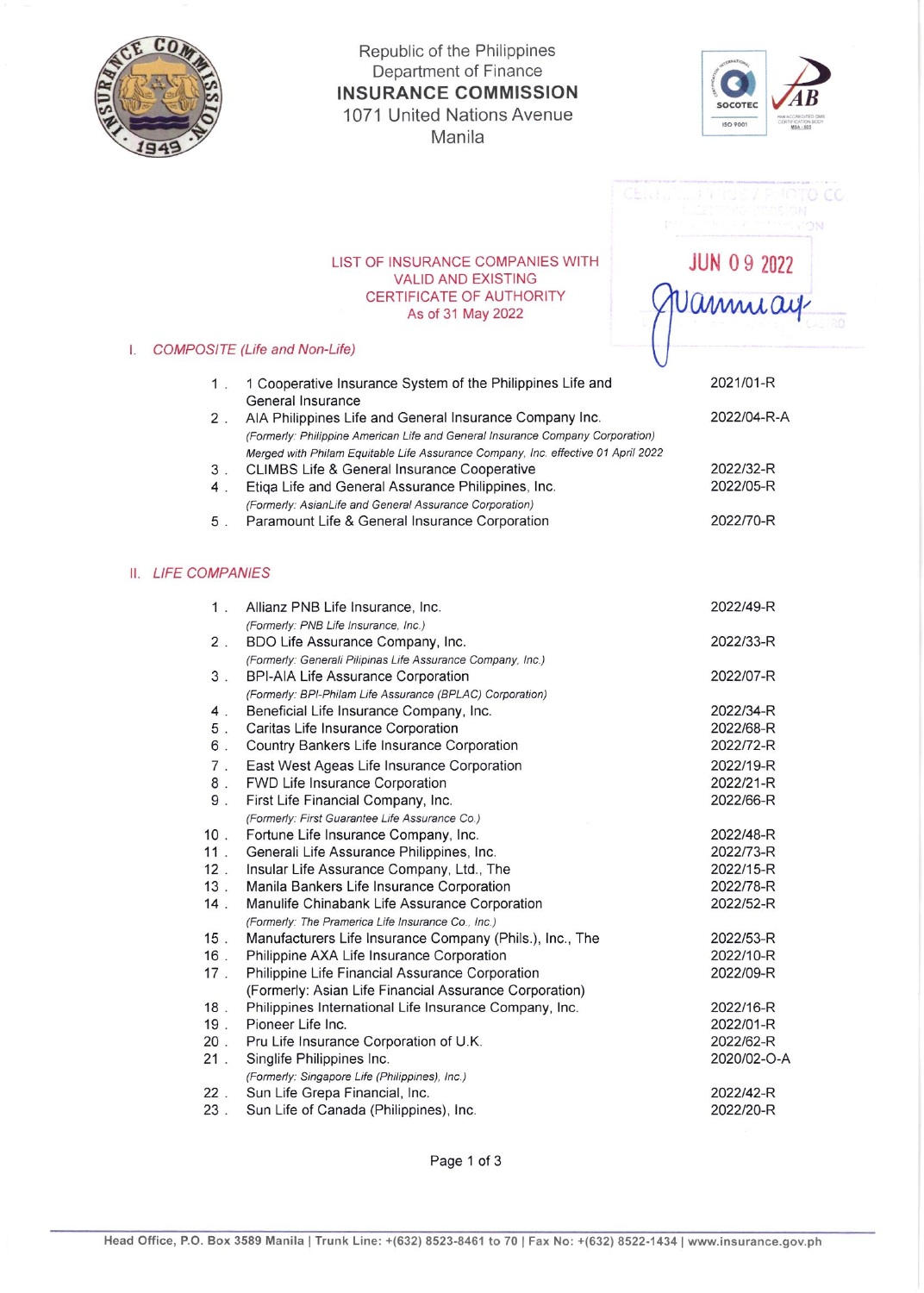| 24.<br>$25$ .             | United Coconut Planters Life Assurance Corporation<br>United Life Assurance Corporation      |     | 2022/44-R<br>2022/55-R |
|---------------------------|----------------------------------------------------------------------------------------------|-----|------------------------|
| <b>NON-LIFE COMPANIES</b> |                                                                                              |     |                        |
| $1$ .                     | AIG Philippines Insurance, Inc.                                                              |     | 2022/24-R              |
|                           | (Formerly: Chartis Phils. Insurance Inc.)                                                    |     |                        |
| $2$ .                     | Alliedbankers Insurance Corporation                                                          |     | 2022/80-R              |
| 3 <sup>1</sup>            | Alpha Insurance and Surety Company, Inc.                                                     |     | 2022/27-R              |
| $4$ .                     | Asia Insurance (Philippines) Corporation                                                     | (a) | 2022/69-R              |
|                           | (Formerly: Asia Traders Insurance Corporation)                                               |     |                        |
| 5 <sub>1</sub>            | Asia United Insurance, Inc.                                                                  |     | 2022/29-R              |
| 6.                        | <b>BPI/MS Insurance Corporation</b>                                                          |     | 2022/06-R              |
| $7$ .                     | Bethel General Insurance & Surety Corporation                                                |     | 2022/28-R              |
|                           | (Formerly: BF General Insurance & Surety Corporation)                                        |     |                        |
| 8.                        | CARD Pioneer Microinsurance Inc.                                                             |     | 2022/51-R              |
|                           | (Formerly: Pioneer Asia Insurance Corporation)                                               |     |                        |
| 9.                        | Charter Ping An Insurance Corporation                                                        |     | 2022/13-R              |
| $10$ .                    | Cibeles Insurance Corporation                                                                |     | 20/22/77-R             |
| 11.                       | COCOGEN Insurance, Inc.                                                                      |     | 2022/26-R              |
|                           | (Formerly: UCPB General Insurance Company, Inc.)                                             |     |                        |
| 12.                       | Commonwealth Insurance Company                                                               |     | 2022/30-R              |
| 13.                       | Corporate Guarantee and Insurance Company, Inc.                                              |     | 2022/43-R              |
| $14$ .                    | Country Bankers Insurance Corporation                                                        |     | 2022/61-R              |
| $15$ .                    | FPG Insurance Co., Inc.                                                                      |     | 2022/59-R              |
| 16.                       | (Formerly: Federal Phoenix Assurance Company, Inc.)<br>Fortune General Insurance Corporation |     | 2022/35-R              |
| $17$ .                    | Insurance Company of North America                                                           |     | 2022/18-R              |
| 18.                       | IntraStrata Assurance Corporation                                                            |     | 2022/71-R              |
| 19.                       | Liberty Insurance Corporation                                                                |     | 2022/12-R              |
| 20.                       | M Pioneer Insurance Inc.                                                                     |     | 2022/39-R              |
|                           | (Formerly: Republic Surety & Insurance Company, Inc.)                                        |     |                        |
| 21.                       | MAA General Assurance Philippines, Inc.                                                      |     | 2022/17-R              |
| 22.                       | Malayan Insurance Company, Inc.                                                              |     | 2022/38-R              |
| 23.                       | Mapfre Insular Insurance Corporation                                                         |     | 2022/03-R              |
| $24$ .                    | Mercantile Insurance Company, Inc.                                                           |     | 2022/63-R              |
| $25$ .                    | Metropolitan Insurance Company, Inc.                                                         |     | 2022/74-R              |
| $26$ .                    | Milestone Guaranty and Assurance Corporation                                                 |     | 2022/45-R              |
| 27.                       | New India Assurance Company, Ltd., The                                                       |     | 2022/75-R              |
| $28$ .                    | Pacific Cross Insurance, Inc.                                                                |     | 2022/50-R              |
|                           | (Formerly: Blue Cross Insurance, Inc.)                                                       |     |                        |
| 29.                       | Pacific Union Insurance Company                                                              | (a) | 2022/47-R              |
| 30.                       | People's General Insurance Corporation                                                       |     | 2022/79-R              |
| 31.                       | Perla Compañia de Seguros, Inc.                                                              |     | 2022/11-R              |
| 32.                       | Petrogen Insurance Corporation                                                               |     | 2022/65-R              |
| 33.                       | PGA Sompo Insurance Corporation                                                              |     | 2022/37-R              |
|                           | (Formerly: PGA Sompo Japan Insurance, Inc.)                                                  |     |                        |
| 34.                       | Philippine British Assurance Company, Inc.                                                   |     | 2022/60-R              |
| $35$ .                    | Philippines First Insurance Company, Inc.                                                    |     | 2022/58-R              |
| 36.                       | Pioneer Insurance and Surety Corporation                                                     |     | 2022/40-R              |
| 37.                       | Pioneer Intercontinental Insurance Corporation                                               |     | 2022/41-R              |
| 38.                       | Premier Insurance & Surety Corporation, The                                                  |     | 2022/57-R              |
|                           |                                                                                              |     |                        |

Ш.



Page 2 of 3

(a) Not authorized to issue Customs Bonds

(b) Not authorized to issue Judicial Bonds (c) Not authorized to issue Supersedeas Bonds